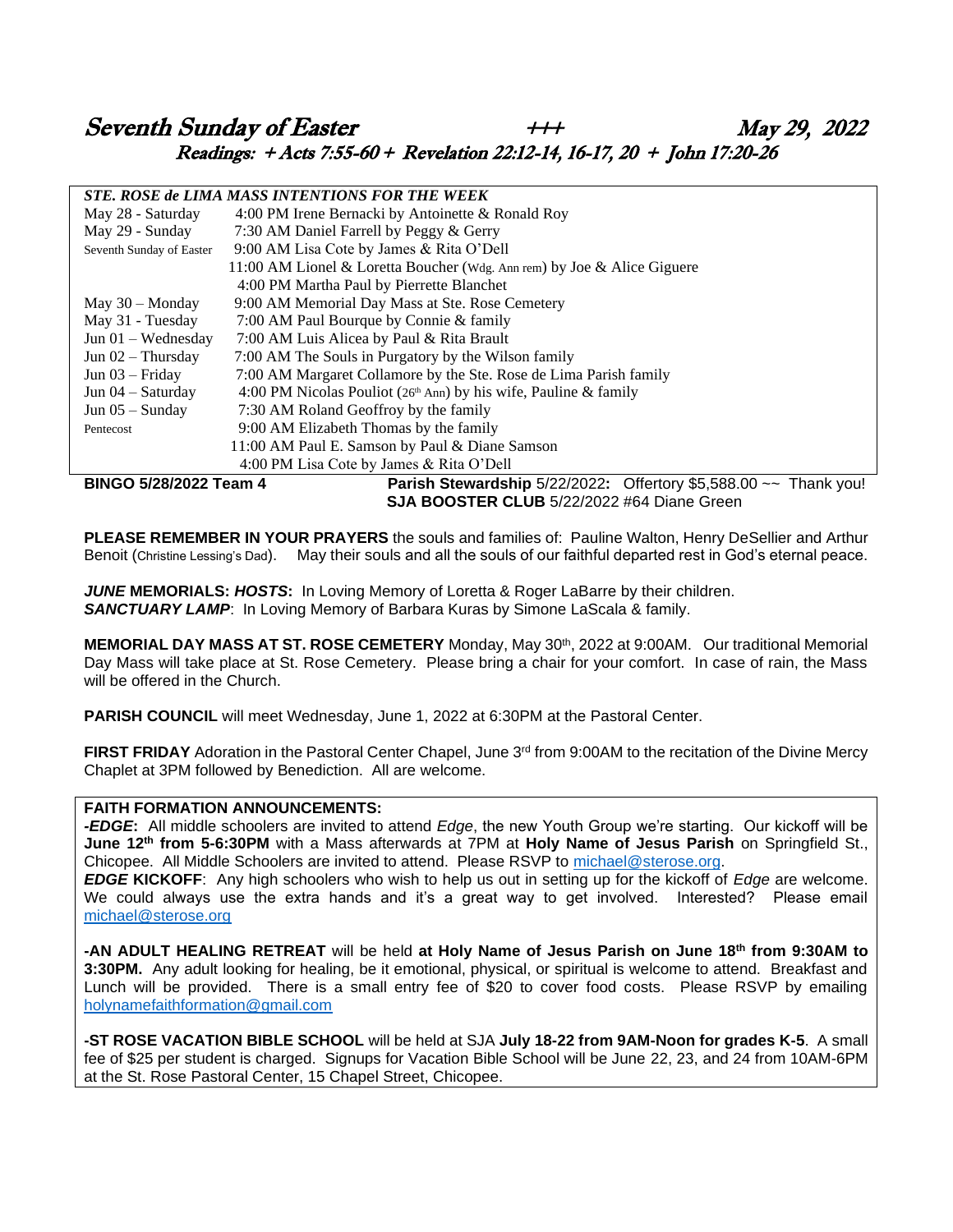### *Dear Parishioner…Around & About Ste. Rose, Memorial Day Mass in Ste. Rose Cemetery: 9:00 AM*

Weather permitting, Memorial Day Mass will be celebrated in Ste. Rose Cemetery. If the weather is inclement, Mass will be celebrated in the church. The observation of Memorial Day is Monday, May 30, 2022. Please bring your own chairs if you prefer to be seated for Mass. It is also recommended to bring insect repellent to ward off any pesty insects. Gnats tend to be the single most insect to be pesty at that time of the day.

\*While in the cemetery, please note how the cemetery staff have worked so diligently in maintaining the cemetery grounds. Their hard work is truly appreciated. Also, you may note where the Veterans' Memorial Park will be located. The foundations for the memorial markers have been built and soon the concrete will be poured. This location is where the "memorial bricks" will be installed.

\*Notice too, that the "Infant Section" monuments have been power washed as well as the monuments in the "Pastor's Rotary" where the Mass will be celebrated. The "Infant Section" will soon have a new name and monument which will read "*Holy Innocents."* The monument dedicated to the children who died from abortion, donated by Council 69 of The Knights of Columbus, will be moved to balance with the *Holy Innocents"* monument.

\*Many dead, and therefore dangerous trees, have been felled. As more trees are identified as "dead" they too will be felled for the safety of all persons who come to the cemetery for either a burial or a personal visit.

\*Notice the letters that spell Ste Rose Cemetery have been painted a golden color to easily read the sign, as well as new markers indicating on the entry columns both the address of 49 Olsen Street and the cemetery having been established in 1910. Last year, the entire parameter fence was painted black – the first time the fence was painted since its installation.

# *A Prayer for Memorial Day*

*Dear God, we thank you for the freedom you have given to us, and for the price that was paid by Christ so that we could live free. We remember today. The cost of it all. The great sacrifice for freedom.*

*We thank you for the brave men and women who have fought, and continue to fight, so courageously for our nation. We ask for your covering and blessing over them and their families. We pray that you would be gracious and encircle them with your peace. We pray for your great favor and goodness to be evident in their lives.*

*Please be with all those who wear the uniform, who serve our communities and nation every single day. We ask that you provide your protection, that you would be their guiding force who leads the way, and their rear guard who keeps them safe from behind. We ask that you would draw them to yourself amidst the dangers they face in a dark world, for you are the Truth, you are the Way, you are the Light*.

*(by Debbie McDaniel)*

# *Annual Catholic Appeal: Transformed in Christ*

As of May  $20^{th}$ , 330 Ste. Rose de Lima members have contributed \$41,330 to this year's ACA. 330 members constitutes nearly 11% of the membership of the parish. In the name of Bishop Byrne, I thank you for your generous response to this year's appeal. Every contribution makes a difference! Whether it is either a large donation or a modest one, each dollar assists the diocese in supporting the ministries of the diocese as well as other service agencies throughout the four counties of Western Massachusetts. You may contribute either on-line at [www.diospringfield.org](http://www.diospringfield.org/) and click on the *Transformed in Christ* banner or pick up an envelope in the foyer of the church and send it via USPS. All credit cards are accepted either on-line or with the use of the ACA envelope.

 *Fr. Bill*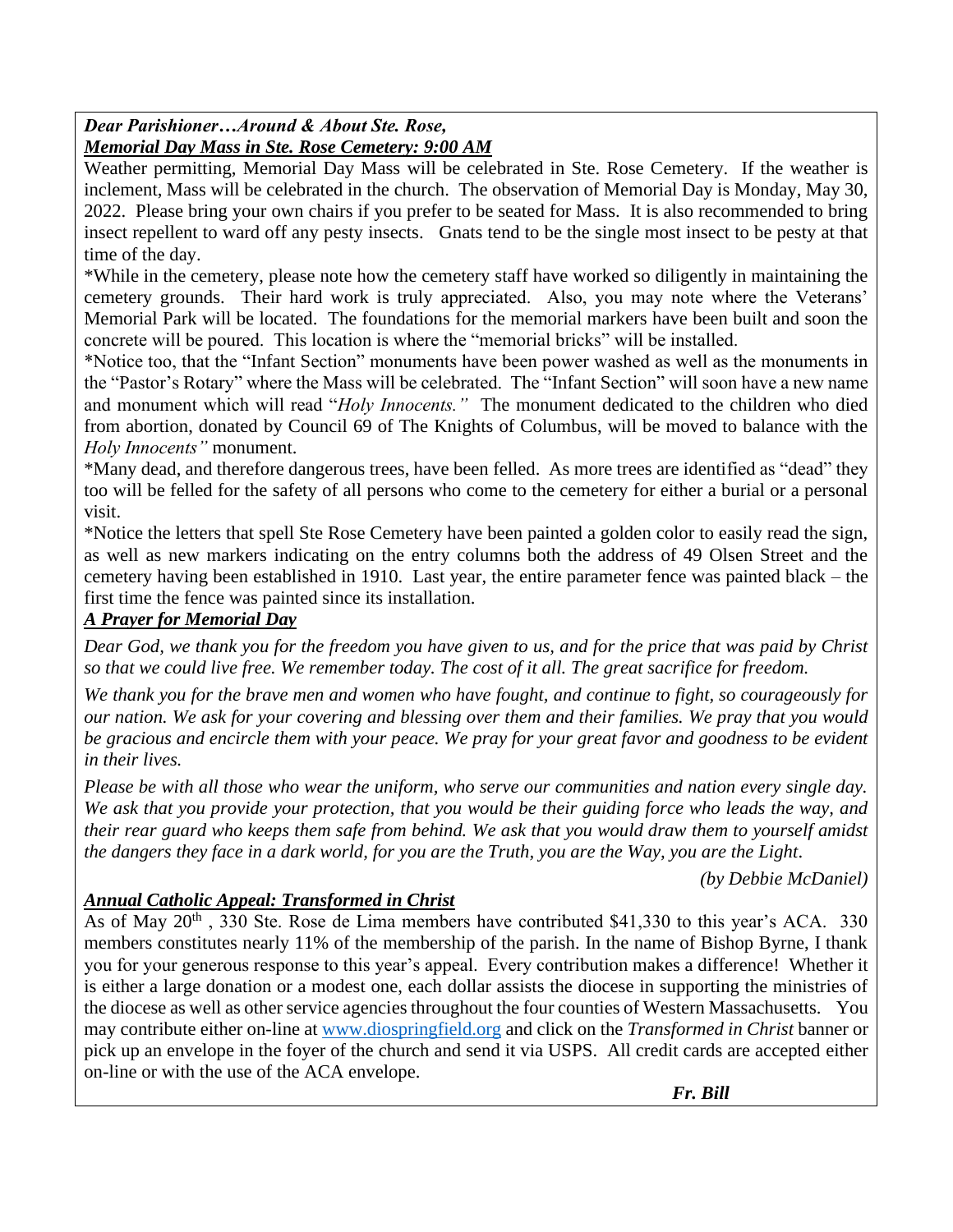#### **SEVENTH SUNDAY OF EASTER**

*FOCUS Belief in Jesus transforms and unites us as beloved sons and daughters of the Father*. Jesus prays for believers, asking the Father that we may be brought to perfection as one. Guided by the Holy Spirit, we will be transformed. We can turn to Stephen, the first martyr, and the saints for courage as we turn our lives over to God. *LITURGY OF THE* **WORD**: In the first reading, Stephen is stoned to death after relaying a vision of Jesus at the right hand of God. In the second reading, John writes of the vision he had, that Jesus, *the Alpha and the Omega*, will judge each according to their deeds. In the Gospel, Jesus prays that believers will be one, united to him and the Father. - **Daily Universal Prayer and Commentary**

**VETERANS' MEMORIAL PARK** Ste. Rose Parish is in the beginning stages of erecting a Veterans' Memorial Park in the Ste. Rose Cemetery. The platform has been poured! The Memorial will be located on the right side of the cemetery next to *Ray Ash Park*. There will be three monuments, a flag walkway and a memorial brick walkway. This will be our way of honoring all six branches of the service while providing a quiet place for reflection and prayer. An engraved brick from you or your family is a wonderful way to honor and recognize a special veteran, or just a thank you for their service, and will help build our beautiful memorial brick walkway. A brick can be a memorial to any veteran, not just parishioners. If you would like to be part of this special project, forms are available at the Pastoral Center or can be printed from the church website, [www.sterose.org.](http://www.sterose.org/) There is a print button under the Veteran's Memorial Park announcement. A sample brick will be displayed in the back of the Church very soon.

**ST. JOAN OF ARC SCHOOL**, 587 Grattan St., Chicopee is now enrolling Pre-K3 to Grade 8 students for September. Call Chris or Janine in the Business Office @ 536-6038 for registration information or to make an appointment to tour the School. Financial Aid and tuition assistance is available. We look forward to meeting you. Visit [www.sjachicopee.org.](http://www.sjachicopee.org/)

**A PENTECOST CELEBRATION** June 5, 2022 from 2PM to 6PM at Holy Name Social Center, 323 Dickinson St., Springfield, MA. Join us for Worship, Liturgy, Healing Prayer and Sandwich Supper. Celebrant, Fr. Henry Dorsch, Speaker, Deacon Dan Prats. Visit [www.diospringfield.org](http://www.diospringfield.org/) click on 'DEPARTMENTS/MINISTRIES' and "Catholic Charismatic Renewal' Cost \$5.00 Make check payable to CCR. Mail to A. Mason-Bogacz, Pentecost, 73 Peachstone Glen, W. Springfield, MA 01089. Tickets to be picked up at the door. Register by Email: [CatholicCharismaticRenewal6@gmail.com.](mailto:CatholicCharismaticRenewal6@gmail.com) (Supper menu: 1- Ham and Cheese w/lettuce, 1-Baloney w/lettuce, 1 Banana, 1 cookie, 1 bag chips, 1 soda or water. Mustard and mayo avail). Music by Synergy.

**THE 2022 MASS BOOK has openings.** The offering for a Mass is \$10.00. There are still plenty of weekday Masses remaining for 2022. **THE 2023 MASS BOOK is open as of Easter.** The offering for Masses is \$10.00. Also, Hosts for the month – offering \$35.00 and Church Sanctuary Lamp for the month – offering \$25.00.

**STEUBENVILLE EAST CATHOLIC YOUTH CONFERENC**E Bishop Byrne invites all youth to join him and more than 2,000 high schoolers from DC to Maine for an extraordinary opportunity in downtown Springfield this summer. Steubenville East Catholic Youth Conference is coming to the **MassMutual Center July 29-31, 2022** featuring an incredible lineup of nationally famous speakers and bands. Learn more at [www.SteubieEast.org](http://www.steubieeast.org/) 

**STE. ROSE DE LIMA GRIEF SUPPORT GROUP** is for people who have experienced the loss of a spouse, partner, family member or friend. All are welcome! Join us at the Ste. Rose de Lima Pastoral Center, We meet every Monday except major holidays from 6:00-7:30PM. Moderators are Madelyn Korytko formerly of the Mercy Medical Ctr. Grief Group and Peggy Constant, Pastoral Minister.

**BETHLEHEM HOUSE** is in need of donations of baby items or cash. If you would like to donate to this worthy cause, please go to bethlehemhousewma.org for instructions on how to make these donations.

**SJA HAS ANOTHER SAVE THE DATE**!! We will be holding a community event in partnership with Ste. Rose parish for a *SHREDDING EVENT*. We will be hosting a *ProShred* truck on **Saturday, September 17th from 9:00AM to 11:00AM.** We'll be set up in the Trilby St. parking lot for people to bring all their papers that need to be shredded. This is a free will donation to defray the cost. Mark your calendars now.'

**K of C COUNCIL 4044 on Memorial Drive, ANNOUNCES UPCOMING EVENTS:**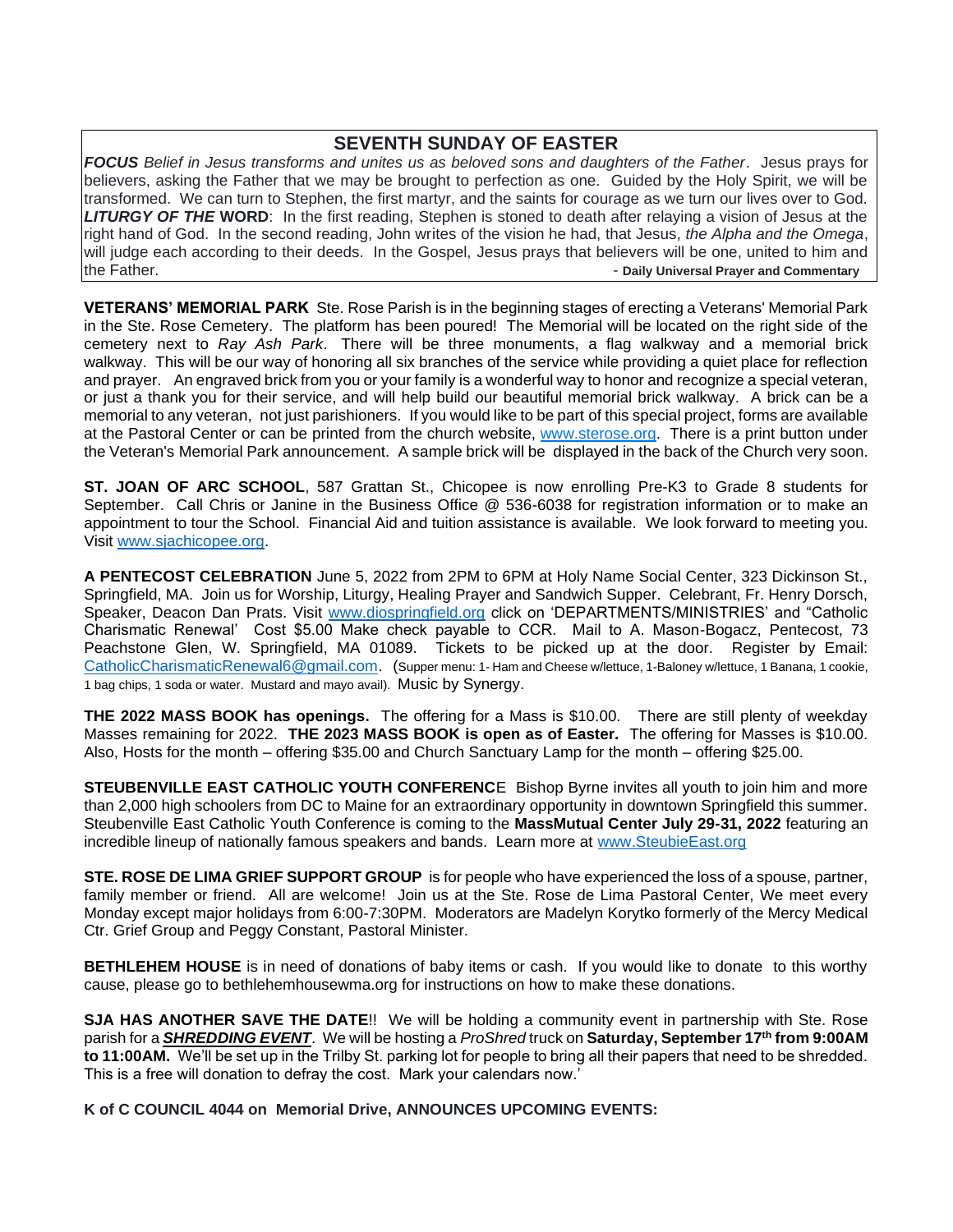+SPAGHETTI SUPPERS are back! They take place on the 2<sup>nd</sup> Wednesday of the month from 4:30PM to 6:30PM. Spaghetti Supper is \$8.00, We now have a \$6.00 take-out option, as well.

**2022 ANNUAL CATHOLIC "Transformed in Christ" APPEAL UPDATE** As of 5/06/2022**, 330** parishioners have participated this year from St. Rose parish, totaling **\$41,330.00** in gifts and pledges. If you have not yet made a donation, it's not too late. Please prayerfully consider giving. Thank you! . If you have made a donation, thank you! Use the pledge card mailed to you home or visit the secure online website: [diospringfield.org/ACA,](http://diospringfield.org/ACA) or use an envelope available at church. Thank you again for your support

**JOIN DOLLY & FRIENDS……The Travel Itineraries for Five 2022 excursions are posted below. All trips depart from and return to the Moose Club**, 244 Fuller Rd, Chicopee, MA on the dates and times given with each trip description. **STATEMENT PERTAINS TO ALL TRIPS:** *"Prices for all the trips include: motor coach transportation, baggage handling (if overnight), all taxes and gratuities (including driver)"* 

**For more information contact Dolly Asselin 413-530-3813**

**OR:** Send your Name, Address, Telephone # (and food choices, if applicable) and your check **payable to: Dolly Asselin. Mail to: PO Box 1192, Chicopee, MA 01021.** 

**#1 July 27-28, 2022 (Wed-Thurs) BOOTHBAY HARBOR GETAWAY with Cabbage Island Clambake. (Depart 7AM Wed 7/27 Return 10PM Thurs 7/28. Price: \$399 p.p. double / \$373 triple / \$482 single.** \$100 p.p. deposit at booking. Final pay't due 6/20/2022. **Day One:** Travel the coast of Maine to the Carousel Music Theatre for lunch and matinee stage show "Gilligan's Island the Musical". Overnight stay at Boothbay Harbor Inn. Dinner at Fisherman's Wharf Inn Restaurant: **Pre-select 8oz Bistro Steak / Crunch, Cheesy Baked Haddock / or Maple Roasted Pork**. **Day Two:** Breakfast at hotel. Tour Boothbay Harbor aboard the Bennie Alice to Cabbage Island Clambake of fish chowder, 2 lobsters, steamers, etc. /or you may opt for roasted half chicken in lieu of lobster. **Pre-select: 2 Lobsters / or Chicken**

**SOLD OUT #2 September 21-23, 2022 AMISH COUNTRY with "DAVID" AT Sight & Sound Theatres** 

**#3 Wednesday, October 5, 2022 MOUNT WASHINGTON COG RAILROAD (Depart 7:30AM Return 9:30PM). Price \$202 p.p.** Climb to the top of Mount Washington by train! Day begins with buffet luncheon at the Omni Mount Washington Resort. Buffet Includes soups, salads; chicken, salmon & roasted pork loin entrees; vegetable; desserts coffee and tea followed by a Ride on the Cog Railway.

**#4 Thursday, December 1, 2022 NATIONAL SHRINE OF OUR LADY OF LaSALETTE Christmas Festival of Lights! Wright's Chicken Farm Restaurant. (Depart 12:30PM Return 9:30PM) Price \$80 p.p.** Includes visit Oakwood Farm Christmas Barn, dinner at Wright's Chicken Farm, admission to LaSalette Shrine and all **inclusions mentioned above in statement.** 

**#5 December 7-9, 2022 (Wed-Fri) A CHRISTMAS CELEBRATION IN THE WHITE MOUNTAINS (Depart 8AM on 12/7 Return 4PM on 12/9) PRICE: \$579 p.p. double / \$549 triple / \$739 single**. \$100 p.p. deposit at booking final pay't due 11/1/2022. Includes two nights lodging, Welcome Reception, 5 meals, guided sightseeing tour of Mt. Washington Valley, Austrian sleigh ride; 3 Christmas Shows; special cocktail pricing and all inclusions mentioned above in statement. **Day One**: White Mountain Hotel & Resort, Settler's Green Outlet Village, Yuletide Welcome Reception. **Day two**: Jackson Covered Bridge, Cranmore Mountain, Conway Scenic Railroad Station, Comedy Show, Nestlenook Farm Resort, Evening Sleigh Ride, Christmas show. **Day three**: Christmas Loft. **Pre select: Double / Triple / Single // Bedding: 2 Beds / King**.

#### *An Act of Spiritual Communion:*

*My Jesus, I believe that You are present in the Most Holy Sacrament. I love you above all things, and I desire to receive You into my soul. Since I cannot at this moment receive You sacramentally, come at least spiritually into my heart. I embrace You as if You were*

*already there and unite myself wholly to You. Never permit me to be separated from You. Amen.*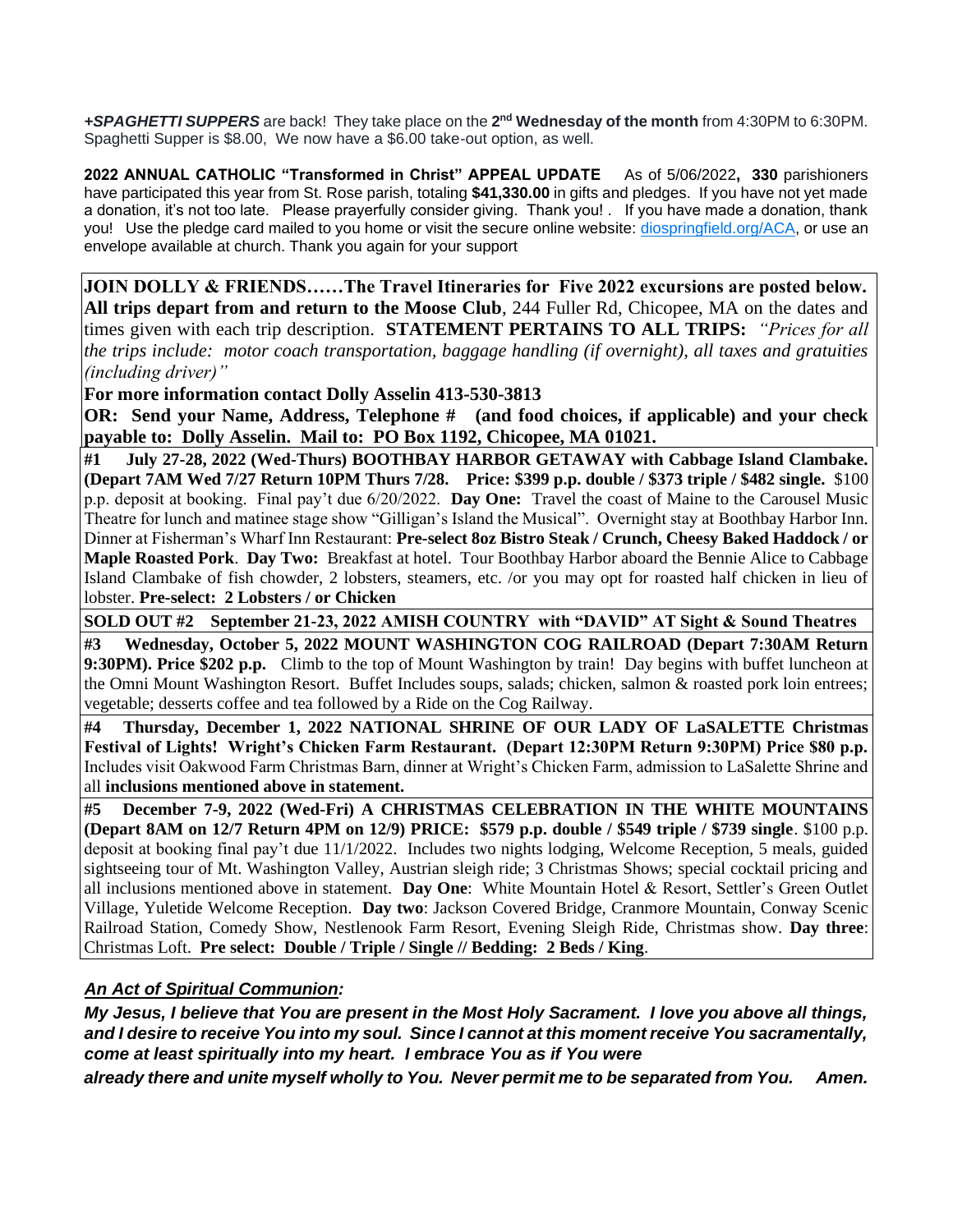**THE MONTH OF MAY IS DEDICATED TO OUR BLESSED MOTHER**. **Recite the Rosary and ask Our Dear Lady to intercede for us in our need.** *Prayed on Monday and Saturday:*  **THE JOYFUL MYSTERIES:** The Annunciation + The Visitation + The Birth of our  $Lord + The Presentation + The Finding in the Temple.$ *Prayed on Tuesday and Friday*: **THE SORROWFUL MYSTERIES**: The Agony in the Garden + The Scourging + The Crowning With Thorns + The Carrying of the Cross + The Crucifixion. *Prayed on Wednesday and Sunday*: **THE GLORIOUS MYSTERIES**: The Resurrection + The Ascension + The Coming of the Holy Spirit + The Assumption of Our Lady + The Coronation of Our Lady. *Prayed on Thursday*: THE LUMINOUS MYSTERIES: The Baptism of Jesus Christ + Christ Reveals Himself at Cana + Proclamation of the Kingdom and Call to Conversion + The Transfiguration + The Institution of the Eucharist

#### **============================================================================= CONSTRUCTION OF VETERANS' MEMORIAL PARK AT ST. ROSE CEMETERY**

We are pleased to announce that Ste. Rose de Lima Parish is in the planning stages of erecting a Veterans' Memorial Park at the Ste. Rose Cemetery. This memorial will be constructed to honor all six branches of our military, past, present, and future; as well as those who are POW/MIA. At the center of the Veterans' Memorial there will be three monuments featuring inscribed bronze plaques that pay tribute to the men and women of the armed forces and provide our heartfelt thanks for their service and sacrifice. There will also be a flag walkway and a memorial brick walkway. While this is an ambitious project, we believe it to be a worthwhile endeavor. You may be interested to know that there are presently 1,572 veterans buried in our cemetery including three from the Civil War. We are committed to ensuring this Veterans' Memorial will honor all our veterans, past and present while providing a quiet place for reflection and prayer.

There are two ways you can support this project:

- 1. Through a one-time donation in any amount.
- 2. The purchase of an engraved brick for a donation of \$100. The bricks will be used to construct the memorial walkway to the three monuments. The veteran to be honored does not need to be buried in the Ste. Rose Cemetery.

Please consider being a part of this honorable undertaking by completing the reverse side of this letter and returning it to the Pastoral Center. **Make your check payable to: Ste. Rose Cemetery Fund and mail to Ste. Rose de Lima Church, 15 Chapel St., Chicopee, MA 01020.**Our new Cemetery Committee has devoted time and resources to refurbishing and beautifying Ste. Rose Cemetery. To date, they have coordinated the repointing of the stone pillars at the main entrance, repair and repainting of the perimeter fence, the replacement and relocation of an unsightly container by securing new fencing and cutting and removal of several fallen trees and cleanup of leaves and debris.

Sincerely,

Rev. William A. Tourigny, Pastor, Ste. Rose de Lima Parish,